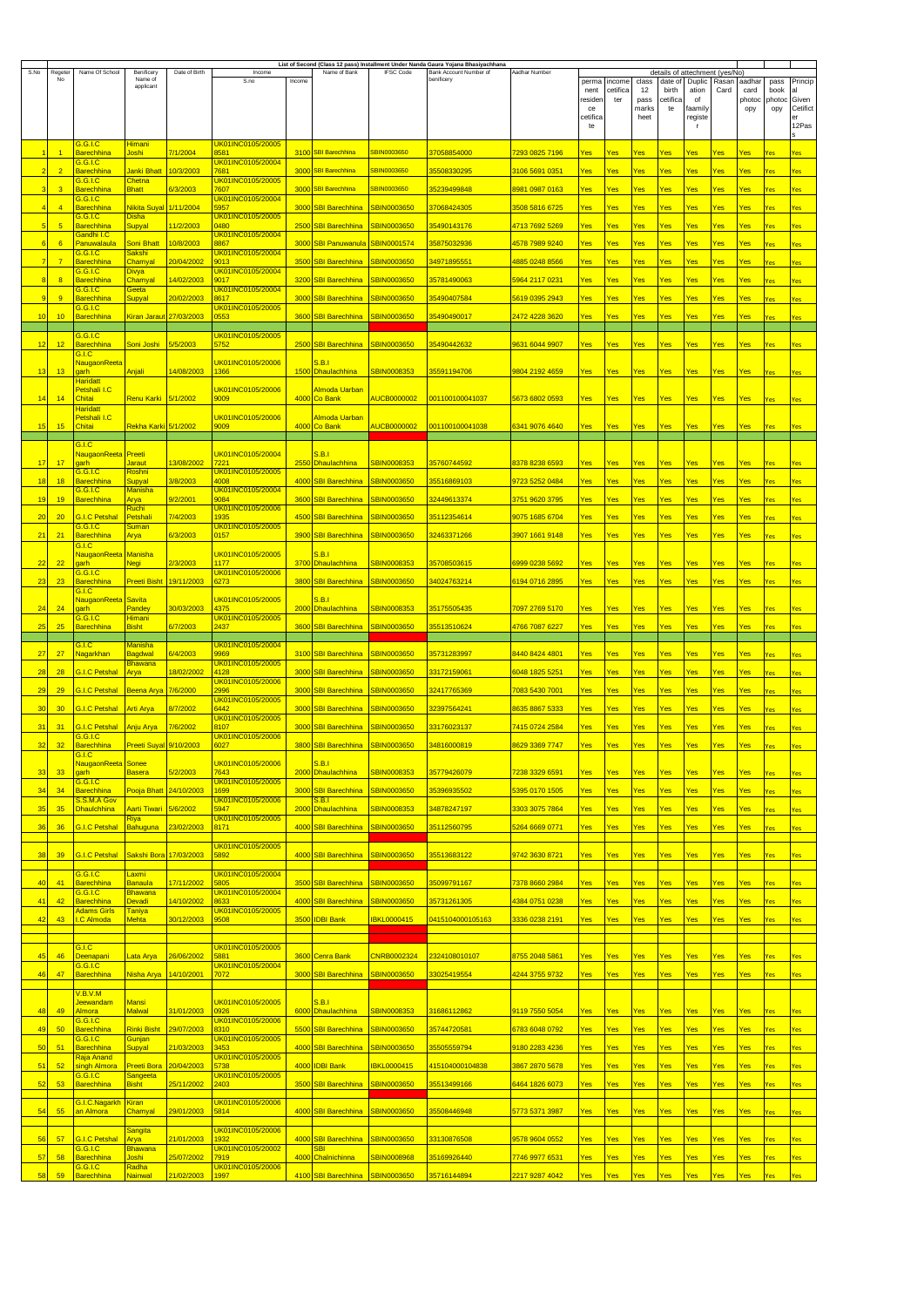| 5 <sup>c</sup> | 60         | 3.G.I.C<br><b>Barechhina</b>                       | Priya<br><u>Naninwal</u>        | 30/11/02             | <u>JK01INC0105/21007</u><br>5792        |      | 2000 SBI Barechhina                           | SBIN0003650                              | 35716145479                  | 3349 0081 5768                   | <u>Yes</u> | Yes        | Yes        | Yes        | Yes        | Yes        | Yes        | Yes        |            |
|----------------|------------|----------------------------------------------------|---------------------------------|----------------------|-----------------------------------------|------|-----------------------------------------------|------------------------------------------|------------------------------|----------------------------------|------------|------------|------------|------------|------------|------------|------------|------------|------------|
| 60             | 61         | <b>G.I.C Petshal</b>                               | <b>Arti Arya</b>                | 22/02/2003           | UK01INC0105/20005<br>8151               |      | 3800 SBI Barechhina                           | <b>SBIN0003650</b>                       | 33037478888                  | <mark>2544 6817 0247</mark>      | Yes        | Yes        | Yes        | Yes        | Yes        | Yes        | Yes        | Yes        | Yes        |
|                |            | G.G.I.C                                            |                                 |                      | UK01INC0105/20006                       |      | <b>S.B.I</b>                                  |                                          |                              |                                  |            |            |            |            |            |            |            |            |            |
| 62             | 63         | <mark>Barechhina</mark><br>G.G.I.C                 | Ganga<br>Aayushi                | 12/5/2000            | 4318<br>UK01INC0105/20005               |      | 3000 Panuwanaula                              | SBIN0001574                              | 35504898150                  | <mark>4823 9252 6266</mark>      | Yes        | Yes        | Yes        | Yes        | Yes        | Yes        | Yes        | Yes        | Yes        |
| 63             | 64         | <mark>Barechhina</mark><br>S.S.M.A Gov             | <b>Bhatt</b>                    | 6/4/2003             | 3439<br>UK01INC0105/20005               | 3500 | <b>SBI Barechhina</b><br><u>S.B.I</u>         | <b>SBIN0003650</b>                       | 35513949593                  | 3970 0951 5339                   | Yes        | Yes        | Yes        | Yes        | Yes        | Yes        | Yes        | Yes        | Yes        |
| 64             | 65         | <b>Dhaulchhina</b><br>3.1.C.                       | Kanchan                         | 5/6/2003             | 8070<br>UK01INC0105/ <mark>20006</mark> |      | 3100 Dhaulachhina                             | SBIN0008353                              | 32491815278                  | 2227 1164 8905                   | Yes        | Yes        | Yes        | Yes        | Yes        | Yes        | Yes        | Yes        | Yes        |
| 65             | 66         | Nagarkhan<br>3.1.C.                                | Jyoti Arya                      | 8/3/2003             | 6287<br><u>JK01INC0105/20006</u>        |      | 3000 SBI Barechhina                           | SBIN0003650                              | 33070762961                  | 3979 0133 7806                   | Yes        | Yes        | Yes        | Yes        | Yes        | Yes        | Yes        | Yes        | Yes        |
| 66             | 67         | <b>Bamanswal</b><br><b>Gandhi I.C</b>              | Anjali Arya                     | 8/3/2002             | 1053<br>UK01INC0105/20006               | 4000 | <b>SBI Barechhina</b><br><u>S.B.I</u>         | SBIN0003650                              | 33025433782                  | <mark>8134 2598 6490</mark>      | Yes        | Yes        | Yes        | Yes        | Yes        | Yes        | Yes        | Yes        | Yes        |
| 67             | 68         | Panuwalaula<br>S.S.M.A Gov                         | <mark>Kanchan</mark><br>Roshani | 1/4/2003             | 0965<br><u>UK01INC0105/20005</u>        | 3000 | Panuwanaula<br><u>S.B.I</u>                   | SBIN0001574                              | 35781395089                  | 3298 5923 3398                   | Yes        | Yes        | Yes        | Yes        | Yes        | Yes        | Yes        | Yes        | Yes        |
| 68             | 69         | <b>Dhaulchhina</b><br>G.S.D.G.I.C                  | Negi                            | 30/06/2001           | 0147<br>UK01INC0105/20005               |      | 3200 Dhaulachhina<br><mark>S.B.I ganai</mark> | SBIN0008353                              | 36078279156                  | 3176 5238 3538                   | Yes        | Yes        | Yes        | Yes        | Yes        | Yes        | Yes        | Yes        | Yes        |
| 69             | 70         | <b>Seraghat</b><br>S.S.M.A Gov                     | Sweta                           | 5/9/2003             | 1483<br>UK01INC0105/20005               | 2400 | Gangoli<br>S.B.I                              | SBIN006958                               | 33082463378                  | 5781 5083 2784                   | Yes        | Yes        | Yes        | Yes        | Yes        | Yes        | Yes        | Yes        | Yes        |
| 70             | 71         | <b>Dhaulchhina</b>                                 | Nitita Bora                     | 12/4/2003            | 4193                                    |      | 3000 Dhaulachhina                             | SBIN0008353                              | 35570099861                  | 7952 6221 9471                   | Yes        | Yes        | Yes        | Yes        | Yes        | Yes        | Yes        | /ps        | Yes        |
| 72             | 73         | G.G.I.C<br>Barechhina                              | <b>Harshita</b><br>Poona        | 11/4/2002            | UK01INC0105/20004<br>8695               |      | 4000 SBI Barechhina                           | SBIN0003650                              | 34240530940                  | 4771 5146 4172                   | Yes        | Yes        | Yes        | Yes        | Yes        | Yes        | Yes        | Yes        | Yes        |
|                |            | G.I.C.<br><b>Deenapani</b>                         |                                 |                      | JK01INC0105/20005                       |      |                                               |                                          |                              |                                  |            |            |            |            |            |            |            |            |            |
| 73             | 74         | <u>Almora</u>                                      | Pooja Devri<br><b>Bavita</b>    | 19/03/2003           | 6219<br>JK01INC0105/20005               |      | 3000 Cenra Bank                               | <b>CNRB0002324</b>                       | 2324108011275                | <mark>2941 8322 1364</mark>      | Yes        | Yes        | Yes        | Yes        | Yes        | Yes        | Yes        | Yes        | Yes        |
| 74             | 75         | <b>G.I.C Petshal</b><br>G.I.C                      | <b>Dhaila</b>                   | 6/6/1998             | 1691                                    |      | 3000 SBI Barechhina                           | <b>SBIN0003650</b>                       | 37310847757                  | 6416 2377 2644                   | Yes        | Yes        | Yes        | Yes        | Yes        | Yes        | Yes        | Yes        | Yes        |
| 75             | 76         | <mark>NaugaonReeta</mark><br>garh                  | Rakhi                           | 25/3/2003            | UK01INC0105/20005<br>2572               |      | <b>S.B.I</b><br>2700 Dhaulachhina             | SBIN0008353                              | 35779424005                  | 4101 7932 3159                   | Yes        | Yes        | Yes        | Yes        | Yes        | Yes        | Yes        | Yes        | Yes        |
| 76             | 77         | <b>G.I.C Petshal</b>                               | <b>Nikita</b><br>Matela         | 18/1/2002            | <u>UK01INC0105/20005</u><br>8127        |      | 5000 SBI Barechhina                           | SBIN0003650                              | 36948814428                  | 2170 1904 6363                   | Yes        | Yes        | Yes        | Yes        | Yes        | Yes        | Yes        | Yes        | Yes        |
|                |            | <b>Cetral Board</b>                                |                                 |                      | JK01INC0105/20005                       |      |                                               |                                          |                              |                                  |            |            |            |            |            |            |            |            |            |
| 77             | 78         | Of Seconoary                                       | Kajal Mehra 8/10/2002           |                      | 9787                                    |      | 2000 Nanital Bank                             | NTBL0ALMO82                              | 0822110000000219             | 2036 5179 5984                   | Yes        | Yes        | Yes        | Yes        | Yes        | Yes        | Yes        | Yes        | Yes        |
| 79             | 80         | 3.G.I.C<br><mark>Barechhina</mark>                 | Neha Arya                       | 17/3/2003            | <u>UK01INC0105/20006</u><br>2106        |      | 3700 SBI Barechhina                           | SBIN0003650                              | 32463523471                  | 8411 8525 4371                   | Yes        | Yes        | Yes        | Yes        | Yes        | Yes        | Yes        | Yes        | Yes        |
| 80             | 81         | 3.I.C<br><b>Nagarkhan</b>                          | Geeta Bisht 28/3/2002           |                      | <u>UK01INC0105/20005</u><br>8314        |      | 5000 SBI Barechhina                           | SBIN0003650                              | 35790661970                  | <mark>9333 2591 6177</mark>      | Yes        | Yes        | Yes        | Yes        | Yes        | Yes        | Yes        | Yes        | Yes        |
|                |            | G.I.C                                              |                                 |                      |                                         |      |                                               |                                          |                              |                                  |            |            |            |            |            |            |            |            |            |
| 82             | 83         | <mark>NaugaonReeta</mark><br>qarh                  | <b>Babali</b>                   | 14/3/2003            | UK01INC0105/20005<br>1265               |      | S.B.I<br>2500 Dhaulachhina                    | SBIN0008353                              | 35810630192                  | 7925 0447 4464                   | Yes        | Yes        | Yes        | Yes        | Yes        | Yes        | Yes        | Yes        | Yes        |
|                |            | G.I.C<br><b>Naukuchiyatal</b>                      | Himani                          |                      | UK01INC0105/20005                       |      |                                               |                                          |                              |                                  |            |            |            |            |            |            |            |            |            |
| 83             | 84         | <b>Nanital</b>                                     | Jaraut                          | 15/12/2003           | 0716                                    |      | 4000 SBI Bhimtal                              | <b>SBIN0007348</b>                       | 35508419823                  | 6085 4724 1386                   | Yes        | Yes        | Yes        | Yes        | Yes        | Yes        | Yes        | Yes        | Yes        |
|                |            | G.I.C                                              |                                 |                      |                                         |      |                                               |                                          |                              |                                  |            |            |            |            |            |            |            |            |            |
| 86             | 87         | NaugaonReeta Sonee<br>garh                         | <b>Dasila</b>                   | 10/3/2002            | UK01INC0105/20005<br>9938               |      | <b>S.B.I</b><br>2300 Dhaulachhina             | SBIN0008353                              | 35779425429                  | 9935 0271 8197                   | Yes        | <u>Yes</u> | Yes        | Yes        | Yes        | Yes        | Yes        | <b>Yes</b> | Yes        |
|                |            | G.I.C<br><mark>NaugaonReeta</mark>                 |                                 |                      | UK01INC0105/20005                       |      | S.B.I                                         |                                          |                              |                                  |            |            |            |            |            |            |            |            |            |
| 87             | 88         | qarh<br>3.I.C                                      | Priyanka                        | 10/2/2003            | 5460<br>JK01INC0105/20004               |      | 2000 Dhaulachhina                             | SBIN0008353                              | 32509099095                  | 8824 3447 4089                   | Yes        | Yes        | Yes        | Yes        | Yes        | <b>Yes</b> | Yes        | Yes        | <b>Yes</b> |
| 88             | 89         | Nagarkhan<br>G.G.I.C                               | Arti                            | 10/3/2003            | 5743<br>JK01INC0105/20006               |      | 3500 SBI Barechhina                           | SBIN0003650                              | 33070748925                  | 4444 2430 5887                   | Yes        | Yes        | Yes        | Yes        | Yes        | Yes        | Yes        | Yes        | Yes        |
| 89             | 90         | <mark>Barechhina</mark><br><b>3.I.C Naini</b>      | Jyoti Bora                      | 13/07/2003           | 1735<br>JK01INC0105/20006               |      | 3800 SBI Barechhina                           | SBIN0003650                              | 35490148142                  | 6008 9493 9485                   | Yes        | Yes        | Yes        | Yes        | Yes        | Yes        | Yes        | Yes        | Yes        |
| 90             | 91         | Chaugarkha                                         | Anju                            | 5/7/2000             | 5976                                    |      | 2000 SBI Panuwanula                           | <b>SBIN0001574</b>                       | 32321028232                  | <mark>6422 8654 8026</mark>      | Yes        | Yes        | Yes        | Yes        | Yes        | Yes        | Yes        | /es        | Yes        |
|                |            |                                                    |                                 |                      |                                         |      |                                               |                                          |                              |                                  |            |            |            |            |            |            |            |            |            |
|                |            |                                                    |                                 |                      | JK01INC0105/20006                       |      |                                               |                                          |                              |                                  |            |            |            |            |            |            |            |            |            |
| 93             | 94         | G.I.C Petshal                                      | Arti Bora                       | 21/1/2002            | 4498                                    |      | 4000 S.B.I Barechhian                         | <b>SBIN0003650</b>                       | 35508346921                  | 3659 2689 0021                   | <u>Yes</u> | Yes        | Yes        | Yes        | Yes        | Yes        | Yes        | Yes        | Yes        |
| 95             | 96         | G.I.C<br><mark>Nagarkhan</mark>                    | <b>Mamta</b><br>Chamyal         | 15/02/2003           | UK01INC0105/20004<br>8275               |      |                                               | SBIN0003650                              | 35508313361                  | 2153 7093 9879                   | Yes        | Yes        | Yes        | Yes        | Yes        | Yes        | Yes        | Yes        | Yes        |
|                |            | <b>Cetral Board</b>                                |                                 |                      | UK01INC0105/20004                       |      | 3000 SBI Barechhina                           |                                          |                              |                                  |            |            |            |            |            |            |            |            |            |
| 96             | 97         | Of Seconoary<br>G.G.I.C                            | Jyoti<br>Chamyal                | 20/8/2003            | 5509<br>UK01INC0105/20006               |      | <b>SBI Kusumkhera</b><br>2500 Kaladhungi      | SBI0005100                               | 39776897768                  | 5639 7729 2147                   | Yes        | Yes        | Yes        | Yes        | Yes        | <b>Yes</b> | Yes        | Yes        |            |
| 97             | 98         | <b>Barechhina</b><br>S.S.M.A Gov                   | Rajani Arya 11/4/2002           |                      | 6795<br>UK01INC0105/20005               |      | 3700 SBI Barechhina<br><b>S.B.I</b>           | SBIN0003650                              | 3307075488                   | 3939 9249 8052                   | Yes        | Yes        | <b>Yes</b> | Yes        | Yes        | Yes        | Yes        | Yes        | Yes        |
| 98             | 99         | Dhaulchhina<br>3.1.C.                              | Vidhya Arya 5/5/2003            |                      | 5587                                    |      | 3000 Dhaulachhina                             | SBIN0008353                              | 32955814972                  | 7062 0712 1212                   | Yes        | Yes        | Yes        | Yes        | Yes        | Yes        | Yes        | Yes        | Yes        |
| 99             | 100        | NaugaonReeta<br>garh                               | Ganga<br>Joshi                  | 25/3/02              | UK01INC0105/20007<br>0265               |      | <b>S.B.I</b><br>1800 Dhaulachhina             | <b>SBIN0008353</b>                       | 35289309214                  | 9216 1326 1204                   | Yes        | Yes        | Yes        | Yes        | Yes        | Yes        | Yes        | Yes        | Yes        |
| 100            | 101        | <b>Adams Girls</b><br>.C Almoda                    | Kanjal                          | 25/8/2002            | UK01INC0105/20006<br>295                |      | 2500 IDBI Bank                                | <b>IBKL0000415</b>                       | 0415104000136921             | 6872 1171 1781                   | Yes        | Yes        | Yes        | Yes        | Yes        | Yes        | Yes        | Yes        | Yes        |
| 101            | 102        | Gandhi I.C<br>Panuwalaula                          | Pinki Bani                      | 27/3/2002            | JK01INC0105/20005<br>3559               |      | 4000 SBI Panuwanula                           | <b>SBIN0001574</b>                       | 35793001193                  | 7459 5325 3621                   | Yes        | Yes        | Yes        | Yes        | Yes        | Yes        | Yes        | Yes        | Yes        |
|                |            |                                                    |                                 |                      |                                         |      |                                               |                                          |                              |                                  |            |            |            |            |            |            |            |            |            |
| 103            | 104        | G.I.C<br>Deenapani                                 | <b>Babita Bora</b>              | 18/04/2003           | UK01INC0105/20005<br>1560               |      | Almoda Uarban<br>3900 Co Bank                 | AUCB0000002                              | 001100200000233              | 9490 4546 5898                   | Yes        | Yes        | Yes        | Yes        | Yes        | Yes        | Yes        | Yes        | Yes        |
| 104            | 105        | <b>G.I.C Petshal</b>                               | <u>Priti</u><br>Goswami         | 1/7/2002             | UK01INC0105/20005<br>6450               |      | 3000 SBI Barechhina                           | <b>SBIN0003650</b>                       | 32993457209                  | 4750 7075 5484                   | Yes        | Yes        | Yes        | Yes        | Yes        | Yes        | Yes        | Yes        | Yes        |
|                |            | G.I.C                                              |                                 |                      | UK01INC0105/20005                       |      | Uttarakhand                                   |                                          |                              |                                  |            |            |            |            |            |            |            |            |            |
| 106            | 107        | Paligunaditya<br>G.I.C                             | <b>Arti Arya</b>                | 5/2/2001             | 3010                                    | 3900 | <b>Gramin Bank</b>                            | <b>SBINORRITGB</b>                       | 76012248989                  | 7565 8278 8103                   | Yes        | Yes        | Yes        | Yes        | Yes        | Yes        | Yes        | Yes        | Yes        |
| 107            | 108        | <mark>NaugaonReeta</mark><br>qarh                  | Kavita<br>Pandey                | 2/2/2003             | UK01INC0105/20005<br>9196               |      | <b>SBI</b><br>2500 Dhaulachhina               | SBIN0008353                              | 36034690747                  | 5489 8801 3674                   | Yes        | Yes        | Yes        | Yes        | Yes        | Yes        | Yes        | Yes        | Yes        |
| 108            | 109        | G.I.C<br>Nagarkhan                                 | <b>Seema</b><br>Arya            | 31/5/2002            | UK01INC0105/20006<br>2838               |      | 4000 SBI Barechhina                           | <b>SBIN0003650</b>                       | 33010605046                  | 4841 5157 9549                   | Yes        | Yes        | Yes        | Yes        | Yes        | Yes        | Yes        | Yes        | Yes        |
| 109            | 110        | Raja Anand<br>singh Almora                         | <b>Uma Rana</b>                 | 30/03/2002           | UK01INC0105/20006<br>0514               |      | 2000 SBI Panuwanula                           | <b>SBIN0001574</b>                       | 35200564798                  | 4795 3416 4531                   | Yes        | Yes        | Yes        | Yes        | Yes        | Yes        | Yes        | Yes        | Yes        |
| 110            | 111        | G.G.I.C<br>Barechhina                              | <b>Neha Bisht</b>               | 30/01/2003           | UK01INC0105/20005<br>6705               |      | 3800 SBI Barechhina                           | <b>SBIN0003650</b>                       | 35508440481                  | 4471 3471 4936                   | Yes        | Yes        | Yes        | Yes        | Yes        | Yes        | Yes        | Yes        | Yes        |
|                |            |                                                    |                                 |                      |                                         |      |                                               |                                          |                              |                                  |            |            |            |            |            |            |            |            |            |
| 113            | 114        | G.G.I.C<br>Barechhina                              | <b>Jyoti Bhatt</b>              | 16/3/2003            | UK01INC0105/20004<br>5901               |      | 2500 S.B.I Barechhian                         | SBIN0003650                              | 35490428129                  | 5328 4022 8310                   | Yes        | Yes        | Yes        | Yes        | Yes        | Yes        | Yes        | Yes        | Yes        |
| 114            | 115        | G.I.C Naini<br>Chaugarkha                          | Kajal Rawat 15/3/2003           |                      | UK01INC0105/20006<br>9072               |      | 3000 SBI Panuwanula                           | SBIN0001574                              | 37125385940                  | 5585 5700 1674                   | Yes        | <u>Yes</u> | Yes        | Yes        | Yes        | Yes        | Yes        | Yes        | Yes        |
|                |            | G.I.C<br>NaugaonReeta                              |                                 |                      | UK01INC0105/20005                       |      | SBI                                           |                                          |                              |                                  |            |            |            |            |            |            |            |            |            |
| 115            | 116        | garh<br><b>G.I.C Naini</b>                         | Vidya Negi<br>Meena             | 25/3/2003            | 3174<br><mark>UK01INC0105/20004</mark>  |      | 2600 Dhaulachhina                             | SBIN0008353                              | 39817931659                  | 3171 4538 6931                   | Yes        | Yes        | Yes        | Yes        | Yes        | Yes        | Yes        | Yes        | Yes        |
| 116            | 117        | <mark>Chaugarkha</mark><br>3.I.C                   | Khani                           | 1/2/2003             | 3772<br>JK01INC0105/20004               |      | 3000 SBI Panuwanula                           | <b>SBIN0001574</b>                       | 37132338504                  | 4116 2949 6474                   | Yes        | Yes        | Yes        | Yes        | Yes        | Yes        | Yes        | Yes        | Yes        |
| 117            | 118        | <mark>Nagarkhan</mark>                             | <b>Renu Arya</b>                | 5/3/2003             | 6762                                    |      | 3000 SBI Barechhina                           | <b>SBIN0003650</b>                       | 33059150238                  | 6738 7383 9820                   | Yes        | Yes        | Yes        | Yes        | Yes        | Yes        | Yes        | Yes        | Yes        |
|                |            | G.I.C Talla<br><b>Ramgarh</b>                      | <b>Babita</b>                   |                      | JK01INC0105/20006                       |      |                                               |                                          |                              |                                  |            |            |            |            |            |            |            |            |            |
| 119<br>120     | 120<br>121 | <b>Nanital</b><br>G.I.C.<br><mark>Nagarkhan</mark> | Joshi<br>Laxmi<br>Bagadwal      | 30/8/2002<br>15/2/03 | 9399<br>UK01INC0105/20004<br>3992       |      | 2000 Bank Of Baroda<br>4000 SBI Barechhina    | <b>BARBORAMTAL</b><br><b>SBIN0003650</b> | 5920100007226<br>35508270336 | 3891 8589 1003<br>2730 7257 1559 | Yes<br>Yes | Yes<br>Yes | Yes<br>Yes | Yes<br>Yes | Yes<br>Yes | Yes<br>Yes | Yes<br>Yes | Yes<br>Yes | Yes<br>Yes |